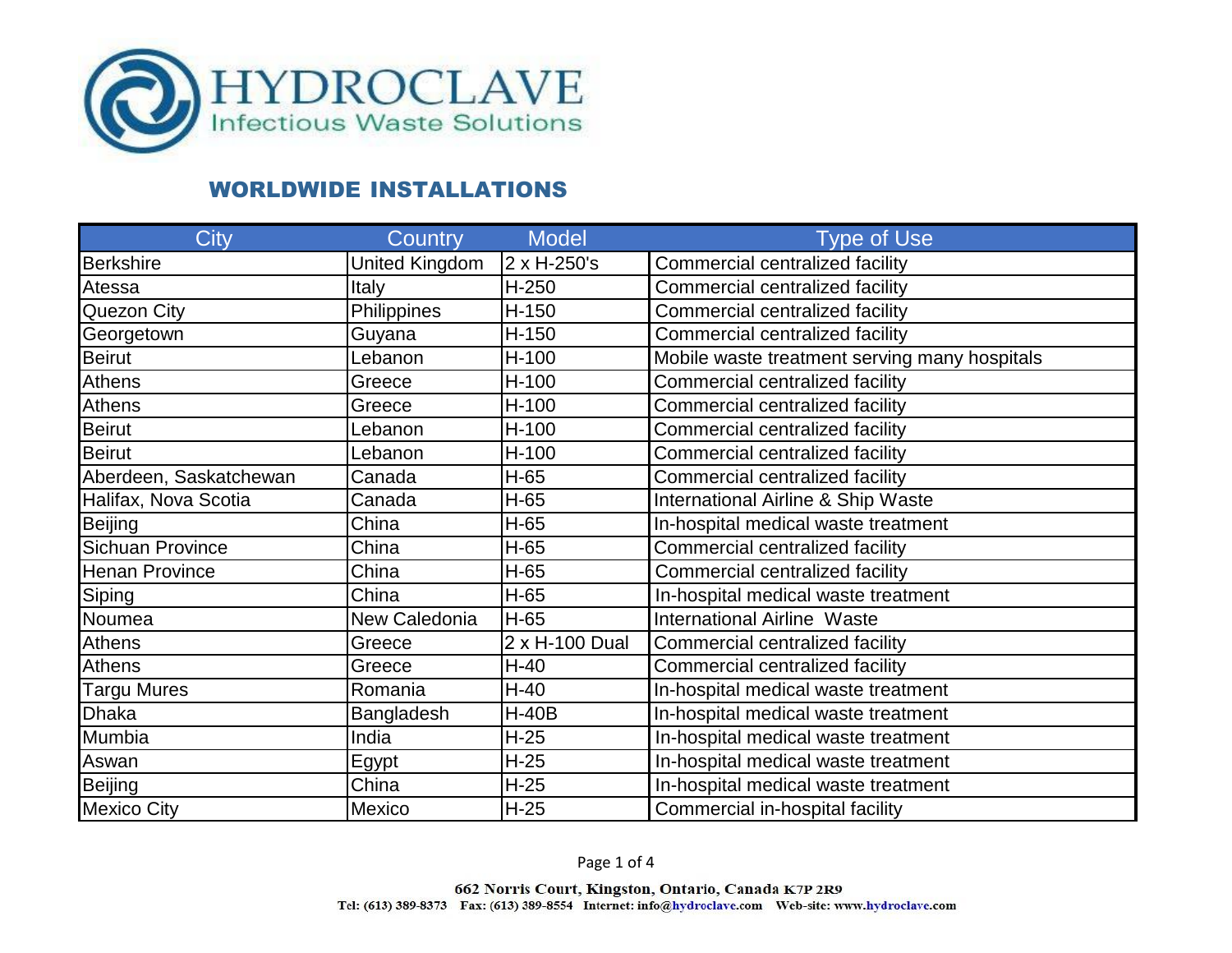

| City                         | Country      | <b>Model</b> | <b>Type of Use</b>                            |
|------------------------------|--------------|--------------|-----------------------------------------------|
| <b>Beirut</b>                | Lebanon      | $H-25$       | Mobile waste treatment serving many hospitals |
| Trabzon                      | Turkey       | $H-25$       | Centralized treatment facility                |
| Niamey                       | Niger        | $H-25$       | In-hospital medical waste treatment           |
| Lamorde                      | Niger        | $H-25$       | In-hospital medical waste treatment           |
| Zinder                       | Niger        | $H-25$       | In-hospital medical waste treatment           |
| *TBA                         | Niger        | $H-25$       | In-hospital medical waste treatment           |
| Zinder                       | Niger        | $H-25$       | In-hospital medical waste treatment           |
| *TBA                         | Niger        | $H-25$       | In-hospital medical waste treatment           |
| Johannesburg                 | S Africa     | $H-25$       | In-hospital medical waste treatment           |
| Abbotsford, British Columbia | Canada       | 2 H-25's     | Level 3 Laboratory - liquid sterilization     |
| Edmonton, Alberta            | Canada       | 2 H-35's     | Liquid sterilization - Laboratory             |
| Tehran                       | Iran         | $H-25$       | In-hospital medical waste treatment           |
| <b>Beijing</b>               | China        | $H-25$       | In-hospital medical waste treatment           |
| Columbo                      | Sri Lanka    | $H-25$       | In-hospital medical waste treatment           |
| Indiana                      | USA          | $H-25$       | In-hospital medical waste treatment           |
| *TBA                         | Iraq         | $H-25$       | In-hospital medical waste treatment           |
| Montevideo                   | Uruguay      | 2 X H-25     | In-hospital medical waste treatment           |
| Dubai                        | <b>UAE</b>   | $H-25$       | In-hospital medical waste treatment           |
| Kuujjuaq, Quebec             | Canada       | $H-15$       | In-hospital medical waste treatment           |
| Ralston, Alberta             | Canada       | $H-15$       | Level 3 Liquid Laboratory                     |
| Tucuman                      | Argentina    | $H-15$       | <b>Landfill Operator</b>                      |
| *TBA                         | Egypt        | $H-15$       | In-hospital medical waste treatment           |
| Sonebhadra District          | India        | $H-15$       | In-hospital medical waste treatment           |
| Agadez                       | <b>Niger</b> | $H-15$       | In-hospital medical waste treatment           |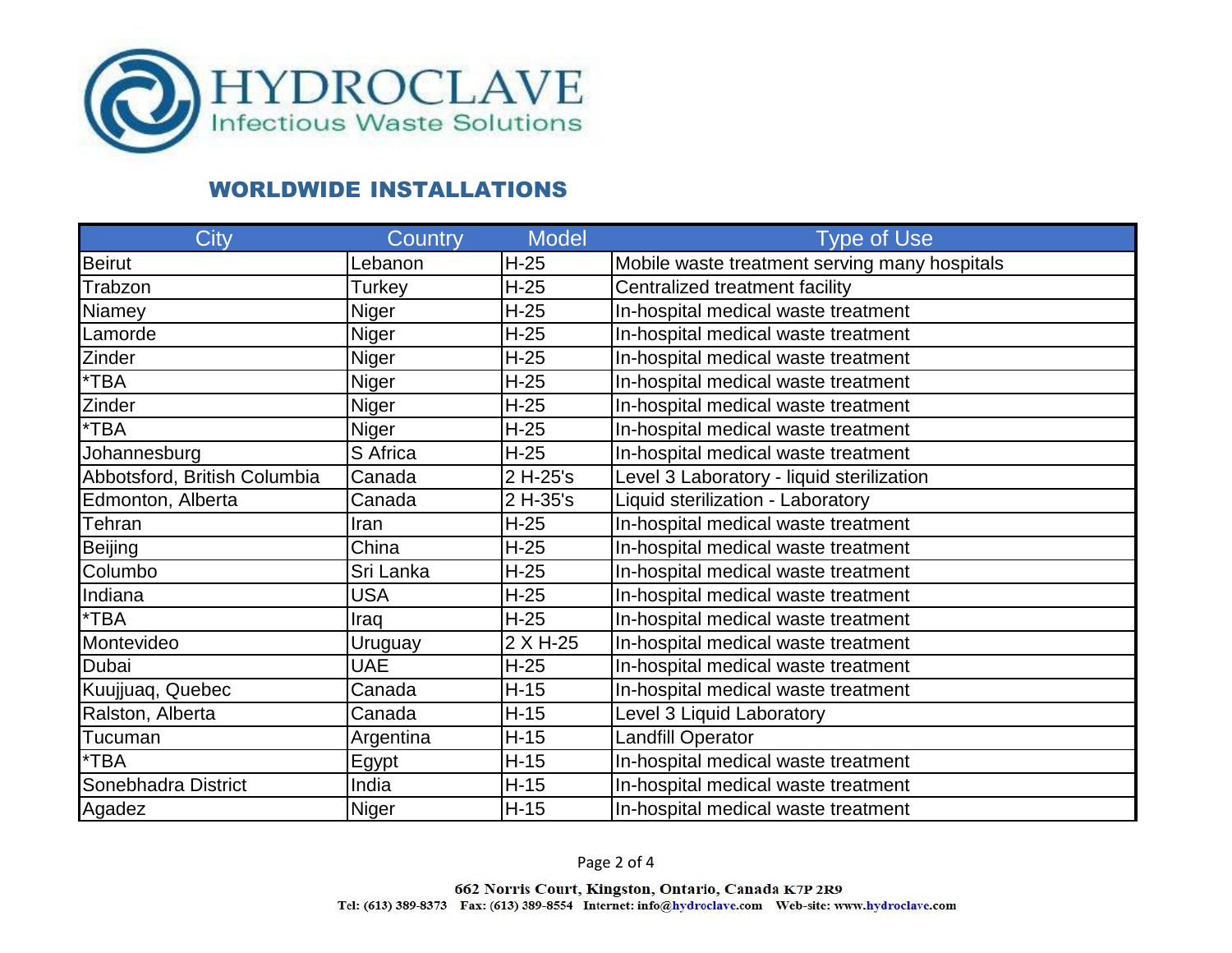

| City                    | Country      | <b>Model</b>      | <b>Type of Use</b>                                       |
|-------------------------|--------------|-------------------|----------------------------------------------------------|
| <b>Diffa</b>            | Niger        | $H-15$            | In-hospital medical waste treatment                      |
| <b>Dosso</b>            | Niger        | $H-15$            | In-hospital medical waste treatment                      |
| Maradi                  | Niger        | $H-15$            | In-hospital medical waste treatment                      |
| Niamey                  | Niger        | $H-15$            | In-hospital medical waste treatment                      |
| Tahoua                  | <b>Niger</b> | $H-15$            | In-hospital medical waste treatment                      |
| $*TBA$                  | <b>Niger</b> | $2 \times H-15$   | In-hospital medical waste treatment                      |
| Syros                   | Greece       | $H-15$            | In-hospital medical waste treatment                      |
| <b>Bucharest</b>        | Romania      | $H-15$            | In-hospital medical waste treatment                      |
| Columbo                 | Sri Lanka    | 3 X H-15          | In-hospital medical waste treatment                      |
| Tirana                  | Albania      | $H-15$            | In-hospital medical waste treatment                      |
| Whitehorse, Yukon       | Canada       | $H-15$            | In-hospital medical waste treatment                      |
| Saskatoon, Saskatchewan | Canada       | $H-15$            | Transgenic waste treatment process - plant biotechnology |
| Cairo                   | Egypt        | $H-15$            | In-hospital medical waste treatment                      |
| Lipetsk                 | Russia       | $H-07$            | In-hospital medical waste treatment                      |
| Astana                  | Kazakhstan   | $H-07$            | In-hospital medical waste treatment                      |
| Taraz                   | Kazakhstan   | $H-07$            | In-hospital medical waste treatment                      |
| Kostanay                | Kazakhstan   | $H-07$            | In-hospital medical waste treatment                      |
| <b>Bucharest</b>        | Romania      | $H-07$            | In-hospital medical waste treatment                      |
| Galle                   | Sri Lanka    | $H-07$            | In-hospital medical waste treatment                      |
| Cairo                   | Egypt        | $4 \times H - 07$ | In-hospital medical waste treatment                      |
| $*TBA$                  | Albania      | $4 \times H - 07$ | In-hospital medical waste treatment                      |
| Korca                   | Albania      | $H-07$            | In-hospital medical waste treatment                      |
| Shkodra                 | Albania      | $H-07$            | In-hospital medical waste treatment                      |
| $*TBA$                  | Nicaragua    | $H-07$            | In-hospital medical waste treatment                      |

Page 3 of 4